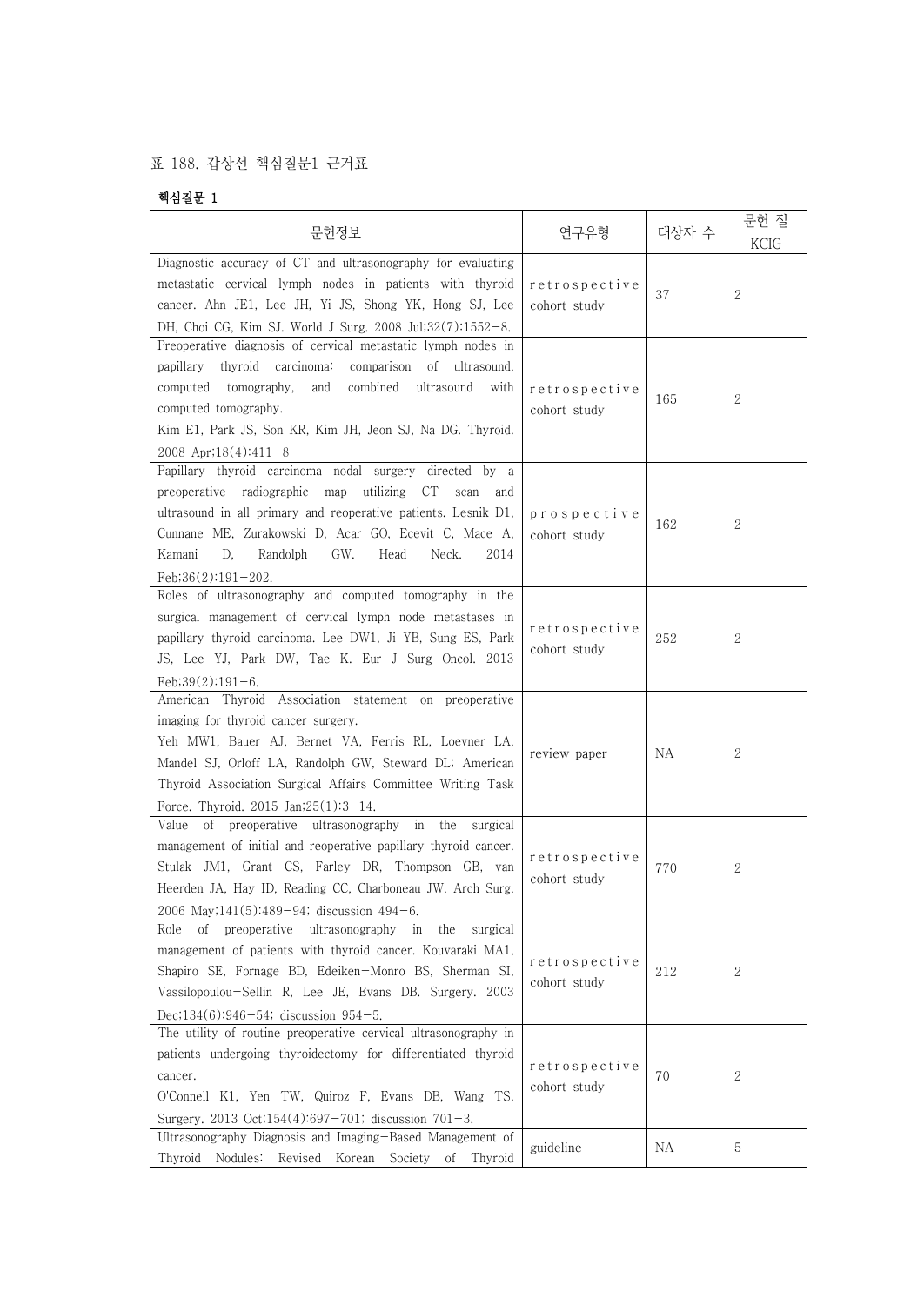| Radiology Consensus Statement and Recommendations.                                        |               |     |   |
|-------------------------------------------------------------------------------------------|---------------|-----|---|
| Shin JH1, Baek JH2, Chung J3, Ha EJ4, Kim JH5, Lee YH6,                                   |               |     |   |
| Lim HK7, Moon WJ8, Na DG9, Park JS10, Choi YJ11, Hahn                                     |               |     |   |
| SY1, Jeon SJ12, Jung SL13, Kim DW14, Kim EK15, Kwak                                       |               |     |   |
|                                                                                           |               |     |   |
| JY15, Lee CY16, Lee HJ17, Lee JH2, Lee JH18, Lee KH19,                                    |               |     |   |
| Park SW20, Sung JY21; Korean Society of Thyroid Radiology                                 |               |     |   |
| (KSThR) and Korean Society of Radiology. Korean J Radiol.                                 |               |     |   |
| 2016 May-Jun;17(3):370-95.                                                                |               |     |   |
| Guidelines for the management of thyroid cancer.                                          |               |     |   |
| Perros P1, Boelaert K, Colley S, Evans C, Evans RM, Gerrard                               |               |     |   |
| Ba G, Gilbert J, Harrison B, Johnson SJ, Giles TE, Moss L,                                | guideline     | ΝA  | 5 |
| Lewington V, Newbold K, Taylor J, Thakker RV, Watkinson                                   |               |     |   |
| J, Williams GR; British Thyroid Association. Clin Endocrinol                              |               |     |   |
| $(0xf)$ . 2014 Jul;81 Suppl 1:1-122                                                       |               |     |   |
| of $(124)I-PET/CT$<br>Value<br>staging<br>of patients<br>in<br>with                       |               |     |   |
| differentiated thyroid cancer.                                                            |               |     |   |
|                                                                                           |               |     |   |
| Freudenberg LS1, Antoch G, Jentzen W, Pink R, Knust J,                                    | cohort study  | 12  | 3 |
| Görges R, Müller SP, Bockisch A, Debatin JF, Brandau W.                                   |               |     |   |
| Eur Radiol. 2004 Nov; $14(11):2092-8$ .                                                   |               |     |   |
| Management of thyroid dysfunction during pregnancy and                                    |               |     |   |
| postpartum: an Endocrine Society Clinical Practice Guideline.                             |               |     |   |
|                                                                                           |               |     |   |
| Abalovich M1, Amino N, Barbour LA, Cobin RH, De Groot LJ,                                 | guideline     | ΝA  | 5 |
| Glinoer D, Mandel SJ, Stagnaro-Green A. J Clin Endocrinol                                 |               |     |   |
|                                                                                           |               |     |   |
| Metab. 2007 Aug;92(8 Suppl):S1-47.<br>Solorzano CC, Carneiro DM, Ramirez M, Lee TM, Irvin |               |     |   |
| GL,<br>Ш<br>2004<br>Surgeon-performed<br>ultrasound                                       |               |     |   |
| ın<br>the                                                                                 | retrospective | 72  | 4 |
| management                                                                                |               |     |   |
| of thyroid malignancy. Am Surg 70:576-580.                                                |               |     |   |
| Shimamoto K, Satake H, Sawaki A, Ishigaki T, Funahashi                                    |               |     |   |
| H, Imai T 1998 Preoperative staging of thyroid                                            | retrospective | 77  | 4 |
| papillary carcinoma with ultrasonography. Eur J Radiol                                    |               |     |   |
| 29:4-10.                                                                                  |               |     |   |
| Stulak JM, Grant CS, Farley DR, Thompson GB, van                                          |               |     |   |
| Heerden JA, Hay ID, Reading CC, Charboneau JW 2006                                        |               |     |   |
| Value of preoperative ultrasonography in the surgical                                     | retrospective | 770 | 4 |
| management of initial and reoperative papillary thyroid                                   |               |     |   |
| cancer. Arch Surg 141:489-494                                                             |               |     |   |
| Kouvaraki MA, Shapiro SE, Fornage BD, Edeiken-                                            |               |     |   |
| Monro BS, Sherman SI, Vassilopoulou-Sellin R, Lee JE,                                     |               |     |   |
| Evans DB 2003 Role of preoperative ultrasonography in                                     | retrospective | 212 | 4 |
| the surgical management of patients with thyroid cancer.                                  |               |     |   |
| Surgery 134:946-954.                                                                      |               |     |   |
| O'Connell K, Yen TW, Quiroz F, Evans DB, Wang TS                                          |               |     |   |
| 2013<br>The<br>utility<br>routine<br>οf<br>preoperative<br>cervical                       |               |     |   |
| ultrasonography                                                                           | retrospective | 70  | 4 |
| in patients undergoing thyroidectomy for                                                  |               |     |   |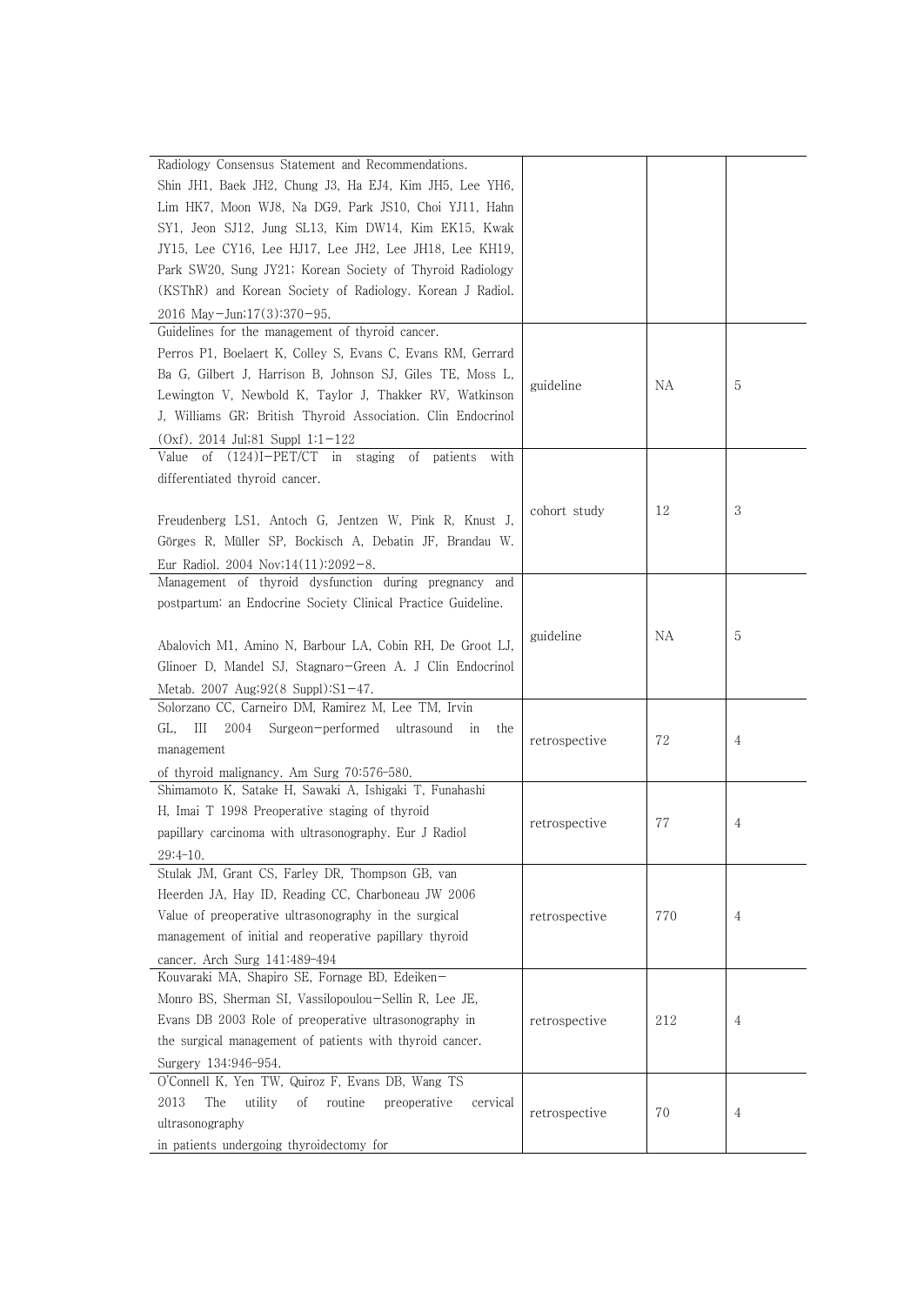| differentiated thyroid cancer. Surgery 154:697-701.                                      |               |     |                |
|------------------------------------------------------------------------------------------|---------------|-----|----------------|
| Giraudet AL, Vanel D, Leboulleux S, Auperin A, Dromain                                   |               |     |                |
| C, Chami L, Ny Tovo N, Lumbroso J, Lassau N,                                             |               |     |                |
| Bonniaud G, Hartl D, Travagli JP, Baudin E, Schlumberger                                 |               |     |                |
| M 2007 Imaging medullary thyroid carcinoma with                                          | retrospective | 55  | 4              |
| persistent elevated calcitonin levels. J Clin Endocrinol                                 |               |     |                |
|                                                                                          |               |     |                |
| Metab 92:4185-4190                                                                       |               |     |                |
| LA.<br>Efficacy<br>Hwang HS,<br>of preoperative<br>Orloff<br>neck                        |               |     |                |
| ultrasound                                                                               |               |     |                |
| in the detection of cervical lymph node metastasis from                                  | retrospective | 99  | 4              |
| thyroid                                                                                  |               |     |                |
| cancer. Laryngoscope. $2011;121:487-91$                                                  |               |     |                |
| Kim, E., Park, J.S., Son, K.R. et al. (2008) Preoperative                                |               |     |                |
| diagnosis                                                                                |               |     |                |
| of cervical metastatic lymph nodes in papillary thyroid                                  |               |     |                |
| carcinoma:                                                                               | retrospective | 165 | $\overline{2}$ |
| comparison of ultrasound, computed tomography, and                                       |               |     |                |
| combined ultrasound with computed tomography. Thyroid, 18,                               |               |     |                |
| $411 - 418.$                                                                             |               |     |                |
| Yoon, J.H., Kim, J.Y., Moon, H.J. et al. (2011) Contribution                             |               |     |                |
| οf                                                                                       |               |     |                |
| computed tomography to ultrasound in predicting lateral lymph                            | retrospective | 113 | 4              |
| node metastasis in patients with papillary thyroid carcinoma.                            |               |     |                |
| Annals of Surgical Oncology, 18, 1734-1741.                                              |               |     |                |
| Khan N, Oriuchi N, Higuchi T, Endo K. Review of                                          |               |     |                |
| fluorine $-18-2$ -fluoro $-2$ -deoxy $-D$ -glucose positron emission                     | systematic    |     |                |
| tomography (FDG-PET) in the follow-up of medullary and                                   | review        |     | 2              |
| anaplastic thyroid carcinomas. Cancer Control 12:254-260.                                |               |     |                |
| Poisson T, Deandreis D, Leboulleux S, Bidault F, Bonniaud G,                             |               |     |                |
| Baillot S, Auperin A, Al Ghuzlan A, Travagli JP, Lumbroso J,                             |               |     |                |
| Baudin E, Schlumberger M 18F-fluorodeoxyglucose positron                                 |               |     |                |
| emission tomography and computed tomography in anaplastic                                | case series   | 20  | 4              |
| thyroid cancer. Eur J Nucl Med                                                           |               |     |                |
|                                                                                          |               |     |                |
| Mol Imaging 37:2277-2285.<br>Kloos RT, Eng C, Evans DB, et al. Medullary thyroid cancer: |               |     |                |
| management guidelines of the American Thyroid Association.                               | systematic    |     | 2              |
|                                                                                          | review        |     |                |
| Thyroid 2009;19:565-612.<br>Kouvaraki MA, Shapiro SE, Fornage BD, Edeiken-Monro BS,      |               |     |                |
|                                                                                          |               |     |                |
| Sherman SI, Vassilopoulou-Sellin R, Lee JE, Evans DB 2003                                | retrospective |     |                |
| preoperative<br>ultrasonography<br>Role<br>οf<br>in<br>the<br>surgical                   | case series   | 212 | 4              |
| management of patients with thyroid cancer.<br>Surgery                                   |               |     |                |
| 134:946-954; discussion 954-945.                                                         |               |     |                |
| Stulak JM, Grant CS, Farley DR, Thompson GB, van                                         |               |     |                |
| Heerden JA, Hay ID, Reading CC, Charboneau JW 2006 Value                                 | retrospective |     |                |
| of preoperative ultrasonography in the surgical management of                            | cohort        | 770 | 4              |
| initial and reoperative papillary thyroid cancer. Arch Surg                              |               |     |                |
| 141:489-494; discussion 494-486.                                                         |               |     |                |
| Choi JS, Kim J, Kwak JY, Kim MJ, Chang HS, Kim EK                                        | retrospective | 299 | 4              |